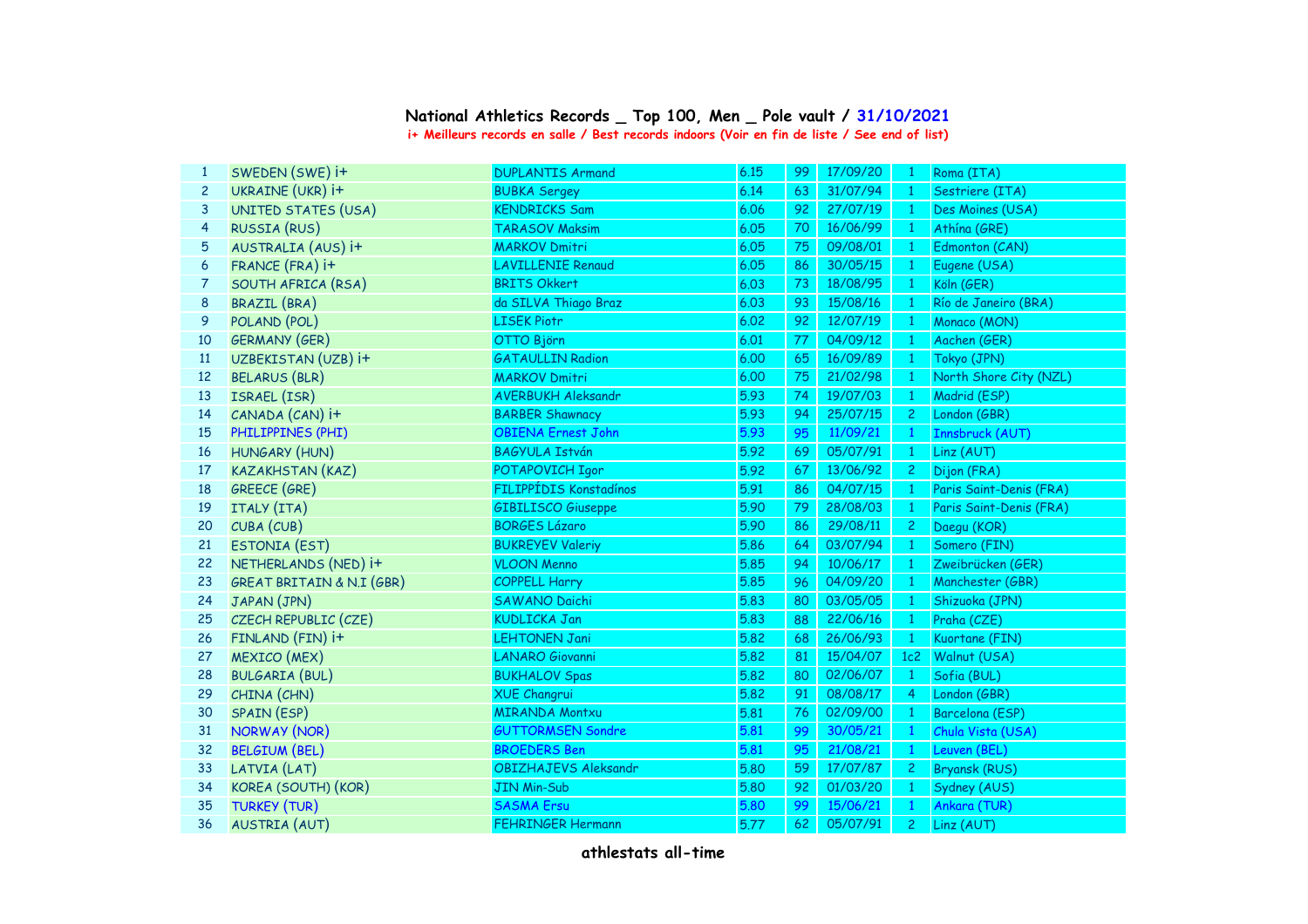| 37 | DENMARK (DEN)                | <b>BUCIARSKI Piotr</b>           | 5.75 | 75 | 28/04/02 | $\mathbf{1}$    | Fort-de-France (FRA)  |
|----|------------------------------|----------------------------------|------|----|----------|-----------------|-----------------------|
| 38 | ARGENTINA (ARG)              | CHIARAVIGLIO Germán              | 5.75 | 87 | 21/07/15 | 2 <sup>1</sup>  | Toronto (CAN)         |
| 39 | SWITZERLAND (SUI) =          | <b>BÖHNI Felix</b>               | 5.71 | 58 | 11/06/83 | $\mathbf{1}$    | Bern (SUI)            |
| 40 | PORTUGAL (POR)               | <b>FERREIRA</b> Diogo            | 5.71 | 90 | 17/06/17 | $\overline{1}$  | Lisboa (POR)          |
| 41 | CROATIA (CRO) i+             | <b>HORVAT Ivan</b>               | 5.71 | 93 | 29/07/18 | $\mathbf{1}$    | Zagreb (CRO)          |
| 42 | MOLDAVA (MDA)                | ZHUKOV Aleksandr                 | 5.70 | 65 | 20/06/87 | $\mathbf{1}$    | Chelyabinsk (RUS)     |
| 43 | SAINT LUCIA (LCA)            | <b>JOHNSON Dominic</b>           | 5.70 | 75 | 26/08/00 | $\overline{1}$  | El Paso (USA)         |
| 44 | SLOVENIA (SLO)               | <b>RENNER Robert</b>             | 5.70 | 94 | 22/08/15 | $1 = q$         | Beijing (CHN)         |
| 45 | SAUDI ARABIA (KSA) = i       | <b>AL-HIZAM Hussain Asim</b>     | 5.70 | 98 | 26/03/21 | $\overline{2}$  | Austin (USA)          |
| 46 | PUERTO RICO (PUR) i+         | <b>DIAZ</b> Edgardo              | 5.65 | 68 | 14/05/98 | $\vert 1 \vert$ | Abilene (USA)         |
| 47 | THAILAND (THA)               | <b>UNSUM-ANG Phassapong</b>      | 5.60 | 97 | 02/09/19 | $\mathbf{1}$    | <b>Bangkok (THA)</b>  |
| 48 | CYPRUS (CYP) i+              | <b>STEPHANI Photis</b>           | 5.56 | 71 | 09/06/00 | $\mathbf{2}$    | Minsk (BLR)           |
| 49 | <b>ECUADOR (ECU)</b>         | PACHO José Rodolfo               | 5.55 | 96 | 26/06/19 | $\bullet$       | Goleniow (POL)        |
| 50 | NEW ZEALAND (NZL)            | <b>GIBBONS Paul</b>              | 5.51 | 71 | 25/01/92 | $\mathbf{1}$    | <b>Auckland (NZL)</b> |
| 51 | CHILE (CHI)                  | <b>RIETHER Thomas</b>            | 5.50 | 64 | 28/05/92 | $\overline{c}$  | Tallahassee (USA)     |
| 52 | MAURITIUS (MRI) i+           | <b>GARDENNE Jean-Kersley</b>     | 5.50 | 72 | 12/06/96 | 3               | Dreux (FRA)           |
| 53 | ROMANIA (ROU) i+             | <b>AGOSTON Tiberiu</b>           | 5.50 | 76 | 13/06/03 | $\overline{4}$  | Pierre-Bénite (FRA)   |
| 54 | ALGERIA (ALG)                | <b>CHERABI Hichem</b>            | 5.50 | 93 | 14/06/15 | 8               | Zweibrücken (GER)     |
| 55 | <b>MOROCCO (MAR)</b>         | <b>KARBIB Mohamed</b>            | 5.45 | 84 | 12/06/05 | $\mathbf{1}$    | Rabat (MAR)           |
| 56 | IRAQ (IRQ)                   | <b>ABDELWAHID Muntaher Faleh</b> | 5.45 | 98 | 15/06/19 | $\mathbf{1}$    | Al-Najaf (IRQ)        |
| 57 | <b>SLOVAK REPUBLIC (SVK)</b> | <b>HARAKSIM Rudolf</b>           | 5.41 | 81 | 23/08/03 | $\mathbf{1}$    | Fribourg (SUI)        |
| 58 | US SAMOA (ASA)               | <b>HALECK Makisi</b>             | 5.41 |    | 28/05/05 | $\mathbf{1}$    | Norman (USA)          |
| 59 | LITHUANIA (LTU)              | <b>BILJUNAS Zigmas</b>           | 5.40 | 58 | 21/08/81 | $\overline{1}$  | Vilnius (LTU)         |
| 60 | ALBANIA (ALB)                | <b>FISHEKU Sazan</b>             | 5.40 | 69 | 07/07/91 | $\overline{4}$  | Athína (GRE)          |
| 61 | $COLOMBIA (COL) =$           | <b>SALDARRIAGA Miguel</b>        | 5.40 | 67 | 27/07/91 | $\overline{1}$  | Medellín (COL)        |
| 62 | LUXEMBURG (LUX)              | <b>MORES Fabian</b>              | 5.40 | 82 | 15/05/05 | $\overline{1}$  | Innsbruck (AUT)       |
| 63 | GHANA (GHA) i+               | <b>YAMOAH Jordan</b>             | 5.40 | 93 | 25/05/13 | $\overline{1}$  | Pueblo (USA)          |
| 64 | TUNISIA (TUN)                | ROMDHAN Md. Amin Habib           | 5.40 | 93 | 18/06/17 | $\mathbf{1}$    | Radès (MAR)           |
| 65 | GAMBIA (GAM)                 | <b>KRUBALLY Lamin</b>            | 5.40 | 95 | 19/09/20 | $\mathbf{1}$    | Zweibrücken (GER)     |
| 66 | IRAN (IRI)                   | <b>RABBANI Mohd Mohsen</b>       | 5.36 | 83 | 07/08/09 | $\mathbf{1}$    | Tehran (IRI)          |
| 67 | IRELAND (IRL)                | <b>McGOVERN Brian</b>            | 5.36 | 90 | 23/03/13 | $\mathbf{1}$    | Tempe (USA)           |
| 68 | <b>VENEZUELA (VEN)</b>       | <b>DIEZ Ricardo</b>              | 5.35 | 75 | 06/05/00 | $\overline{1}$  | San Felipe (VEN)      |
| 69 | JAMAICA (JAM)                | <b>SAMUELS K'Don</b>             | 5.35 | 90 | 07/07/12 | $\mathbf{2}$    | <b>Irapuato (MEX)</b> |
| 70 | <b>IVORY COAST (CIV)</b>     | <b>COULIBALY Rashid</b>          | 5.35 | 98 | 26/05/17 | 11q             | Austin (USA)          |
| 71 | EL SALVADOR (ESA)            | RIVERA Natán Armando             | 5.35 | 98 | 28/03/19 | 1f2             | Austin (USA)          |
| 72 | CHINESE TAIPEI (TPE)         | <b>HSIEH Chia-Han</b>            | 5.32 | 88 | 01/05/13 | $\mathbf{1}$    | Yilan (TPE)           |
| 73 | ICELAND (ISL)                | SIGURDSSON Sigurdur T.           | 5.31 | 57 | 31/05/84 | $\overline{c}$  | Lage (GER)            |
| 74 | MALAYSIA (MAS)               | ALWI Mohd Iskandar               | 5.31 | 94 | 18/03/18 | $\mathbf{1}$    | Kuala Lumpur (MAS)    |
| 75 | GEORGIA (GEO)                | AMOSOV Sergey                    | 5.30 | 57 | 17/07/83 | $\mathbf{1}$    | Kharkov (UKR)         |
| 76 | <b>QATAR (QAT)</b>           | <b>ABDULKARIM Ahmad Youssef</b>  | 5.30 | 75 | 02/12/98 | $\overline{1}$  | Doha (QAT)            |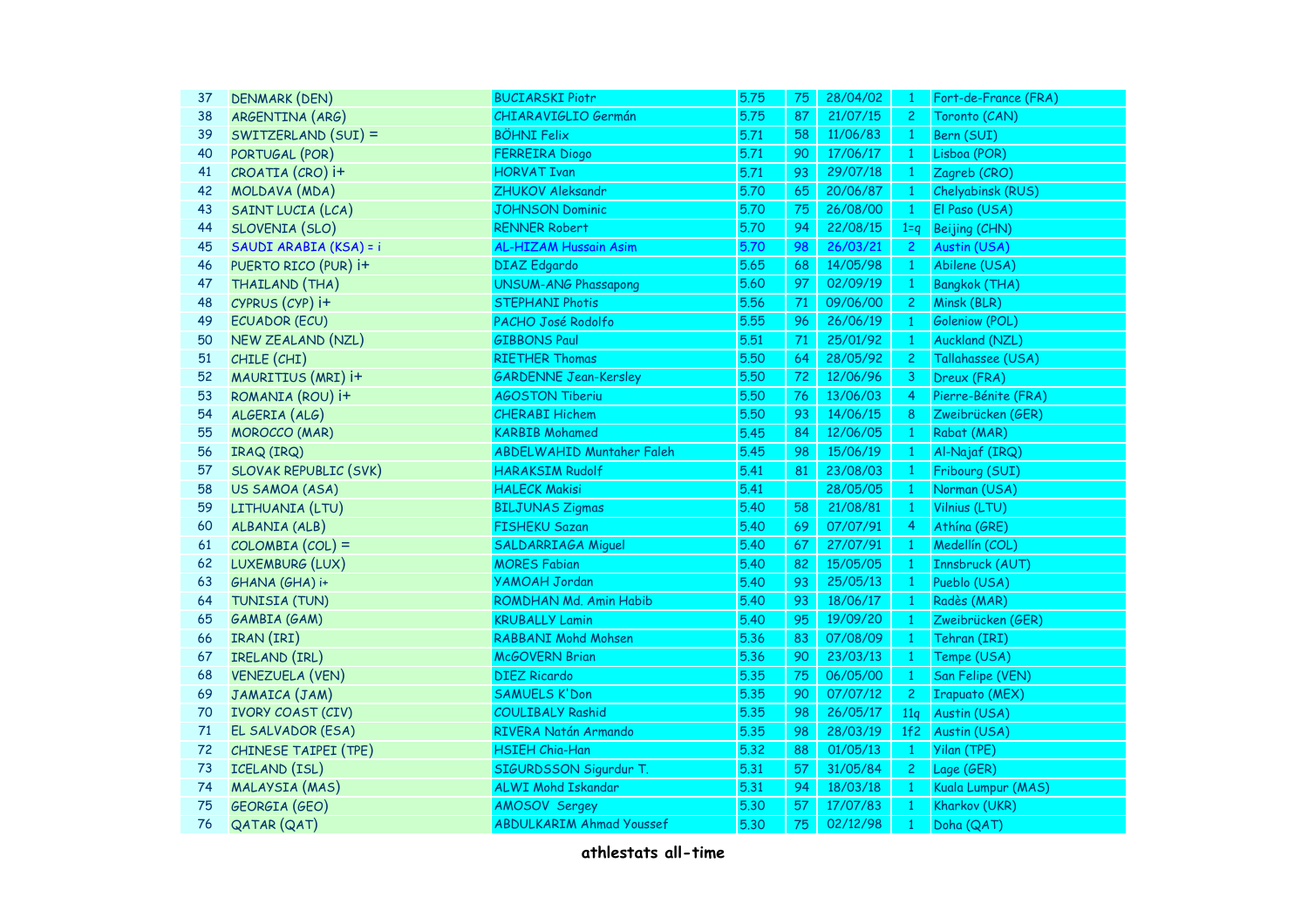| 77                                                               | INDONESIA (INA)        | <b>RICHSAN Idan Fauzan</b>   | 5.30 | 00 | 24/07/18 | $\mathbf{1}$     | Kuala Lumpur (MAS)           |  |
|------------------------------------------------------------------|------------------------|------------------------------|------|----|----------|------------------|------------------------------|--|
| 78                                                               | INDIA (IND)            | <b>SIVA Subramaniam</b>      | 5.30 | 96 | 19/09/18 |                  | Jalahalli (IND)              |  |
| 79                                                               | SERBIA (SRB)           | SAVIĆ Miloš                  | 5.30 | 93 | 23/06/19 | $\overline{2}$   | London (CAN)                 |  |
| 80                                                               | KUWEIT (KUW)           | AL-MERSHAD Badr Fahad        | 5.26 | 80 | 15/05/11 | $\mathbf{1}$     | Al Kuwait (KUW)              |  |
| 81                                                               | KIRZIGHISTAN (KGZ)     | <b>KIRILLOV Nikita</b>       | 5.23 | 93 | 19/03/11 | $\mathbf{1}$     | Atlanta (USA)                |  |
| 82                                                               | SENEGAL (SEN)          | <b>SENE Karim</b>            | 5.21 | 71 | 23/08/03 | $\overline{4}$   | Fribourg (SUI)               |  |
| 83                                                               | US VIRGIN ISL. (ISV)   | <b>MORRISETTE Brian</b>      | 5.20 | 56 | 06/08/84 | 15q              | Los Angeles (USA)            |  |
| 84                                                               | COSTA RICA (CRC)       | <b>BORBON Roger</b>          | 5.20 | 73 | 11/07/98 | $\mathbf{1}$     | San Antonio (USA)            |  |
| 85                                                               | <b>TOGO (TOG)</b>      | <b>TRAORE Amdaniou</b>       | 5.20 | 88 | 15/08/10 | $\overline{4}$   | Regensburg (GER)             |  |
| 86                                                               | PERU (PER)             | <b>LEÓN Francisco</b>        | 5.18 | 79 | 12/05/05 | $\overline{2}$   | Abilene (USA)                |  |
| 87                                                               | DOMINICAN REP. (DOM)   | <b>ALCON Abbey</b>           | 5.18 | 94 | 31/07/16 |                  | Seaside Heights (USA)        |  |
| 88                                                               | SRI LANKA (SRI)        | SANDARUWAN M.H. Ishara       | 5.11 | 94 | 01/06/17 | $\mathbf{1}$     | Diyagama (SRI)               |  |
| 89                                                               | EGYPT (EGY)            | <b>ABOU ZID Ahmed Hosni</b>  | 5.05 | 71 | 26/08/95 |                  | Al-Qâhirah (EGY)             |  |
| 90                                                               | SINGAPORE (SIN)        | ZI QING Sean Lim             | 5.01 | 93 | 16/03/14 |                  | Singapore (SGP)              |  |
| 91                                                               | AZERBAIJAN (AZE)       | <b>ZYATIN Aleksandr</b>      | 5.00 | 51 | 05/05/73 | $\mathbf{2}$     | Kharkov (UKR)                |  |
| 92                                                               | <b>URUGUAY (URU)</b>   | RUOCCO Fernando              | 5.00 | 58 | 20/06/80 |                  | Troisdorf (GER)              |  |
| 93                                                               | KOREA DPR (PRK) =      | <b>HAK Han II</b>            | 5.00 | 67 | 02/06/90 | $\boldsymbol{8}$ | Sofia (BUL)                  |  |
| 94                                                               | SYRIA (SYR)            | <b>KHALAF Mohamed Malla</b>  | 5.00 | 88 | 23/09/14 | $\mathbf{1}$     | Al-Ladhiqiyah (SYR)          |  |
| 95                                                               | <b>GUINEA (GUI)</b>    | <b>CONDE Moussa</b>          | 5.00 | 96 | 27/05/17 |                  | Gulf Shores (USA)            |  |
| 96                                                               | <b>ANDORRA (AND)</b>   | <b>VILCHEZ Miquel</b>        | 4.95 | 93 | 01/06/17 | $\overline{4}$   | Serravalle (ITA)             |  |
| 97                                                               | <b>VIETNAM (VIE)</b>   | <b>NGUYEN Van Hue</b>        | 4.92 | 89 | 01/12/18 | $\mathbf{1}$     | Hanoi (VIE)                  |  |
| 98                                                               | <b>GRENADA (GRN)</b>   | <b>VICTOR Lindon</b>         | 4.92 | 93 | 25/04/21 | D                | Chula Vista (USA)            |  |
| 99                                                               | JORDAN (JOR)           | AL-ZABOUN Taher Salem        | 4.91 | 80 | 20/03/10 | $\mathbf{1}$     | Irbid (JOR)                  |  |
| 100                                                              | PAKISTAN (PAK)         | <b>ANJUM Adnan</b>           | 4.91 |    | 07/07/10 | $\overline{1}$   | Karachi (PAK)                |  |
|                                                                  |                        |                              |      |    |          |                  |                              |  |
| Ξ                                                                | SWITZERLAND (SUI) =    | <b>ALBERTO Dominik</b>       | 5.71 | 92 | 10/07/21 | $\overline{1}$   | Landau (GER)                 |  |
|                                                                  | COLOMBIA (COL)         | <b>VIAFARA Walter</b>        | 5.40 | 92 | 01/05/19 | $\vert 1 \vert$  | Medellín (COL)               |  |
|                                                                  | <b>KOREA DPR (PRK)</b> | <b>GIL Ja Song</b>           | 5.00 |    | 25/07/96 | $\mathbf{1}$     | Pyongyang (PRK)              |  |
|                                                                  |                        |                              |      |    |          |                  |                              |  |
| Meilleurs records (et =) en salle / Best records (and =) indoors |                        |                              |      |    |          |                  |                              |  |
|                                                                  | SWEDEN (SWE)           | <b>DUPLANTIS Armand</b>      | 6.18 | 99 | 15/02/20 | $\mathbf{1}$     | Glasgow (GBR)                |  |
|                                                                  | FRANCE (FRA)           | <b>LAVILLENIE Renaud</b>     | 6.16 | 86 | 15/02/14 | $\mathbf{1}$     | Donetsk (UKR)                |  |
|                                                                  | <b>UKRAINE (UKR)</b>   | <b>BUBKA Sergey</b>          | 6.15 | 63 | 21/02/93 | $\mathbf{1}$     | Donetsk (UKR)                |  |
|                                                                  | <b>AUSTRALIA (AUS)</b> | <b>HOOKER Steven</b>         | 6.06 | 82 | 07/02/09 | $\mathbf{1}$     | Boston (USA)                 |  |
|                                                                  | UZBEKISTAN (UZB)       | <b>GATAULLIN Radion</b>      | 6.02 | 65 | 04/02/89 | $\mathbf{1}$     | Gomel (BLR)                  |  |
|                                                                  | CANADA (CAN)           | <b>BARBER Shawnacy</b>       | 6.00 | 94 | 15/01/16 |                  | 1c1 Reno (USA)               |  |
|                                                                  | NETHERLANDS (NED)      | <b>VLOON Menno</b>           | 5.96 | 94 | 27/02/21 |                  | 2f1 Aubiére (FRA)            |  |
|                                                                  | FINLAND (FIN)          | <b>LEHTONEN Jani</b>         | 5.83 | 68 | 08/03/94 | $\mathbf{1}$     | Stockholm (SWE)              |  |
|                                                                  | CROATIA (CRO)          | <b>HORVAT Ivan</b>           | 5.76 | 93 | 25/02/17 | $\mathbf{1}$     | <b>Beograd (SRB)</b>         |  |
|                                                                  | SAUDI ARABIA (KSA)     | <b>AL-HIZAM Hussain Asim</b> | 5.70 | 98 | 09/03/18 | $\mathbf{1}$     | <b>College Station (USA)</b> |  |
|                                                                  |                        |                              |      |    |          |                  |                              |  |